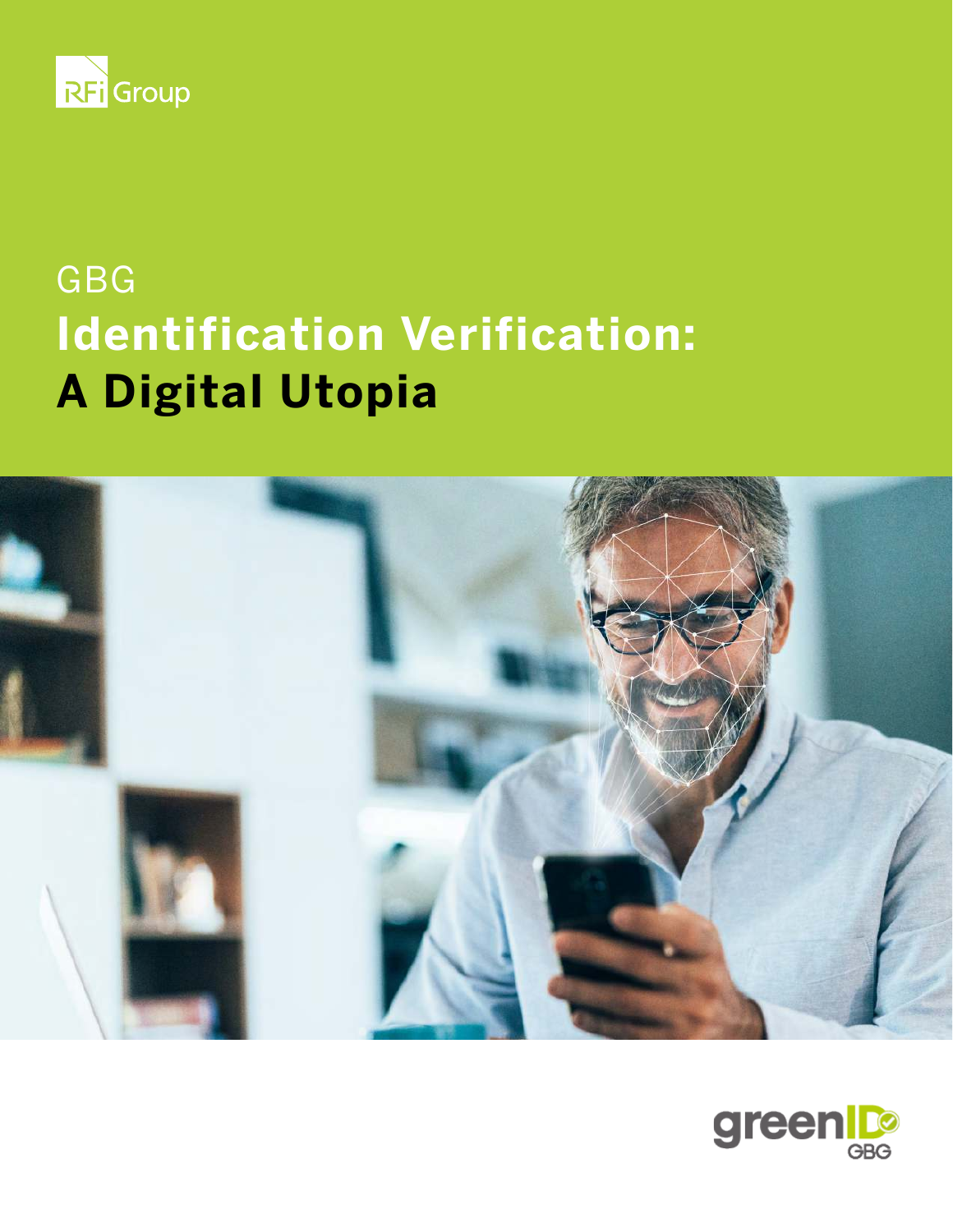# **Contents**

| <b>Introduction</b>                                              | З  |
|------------------------------------------------------------------|----|
|                                                                  |    |
| <b>Digitalisation of banking: Consequences for FIs</b>           | 4  |
|                                                                  |    |
| Identity verification: A digital utopia                          | 10 |
|                                                                  |    |
| <b>Excelling in a digital-first and mobile-first landscape</b>   | 17 |
|                                                                  |    |
| <b>Conclusion: The present and future of KYC/AML are digital</b> | 21 |
|                                                                  |    |
| <b>About GBG</b>                                                 | 21 |
|                                                                  |    |
| <b>About RFi Group</b>                                           | 22 |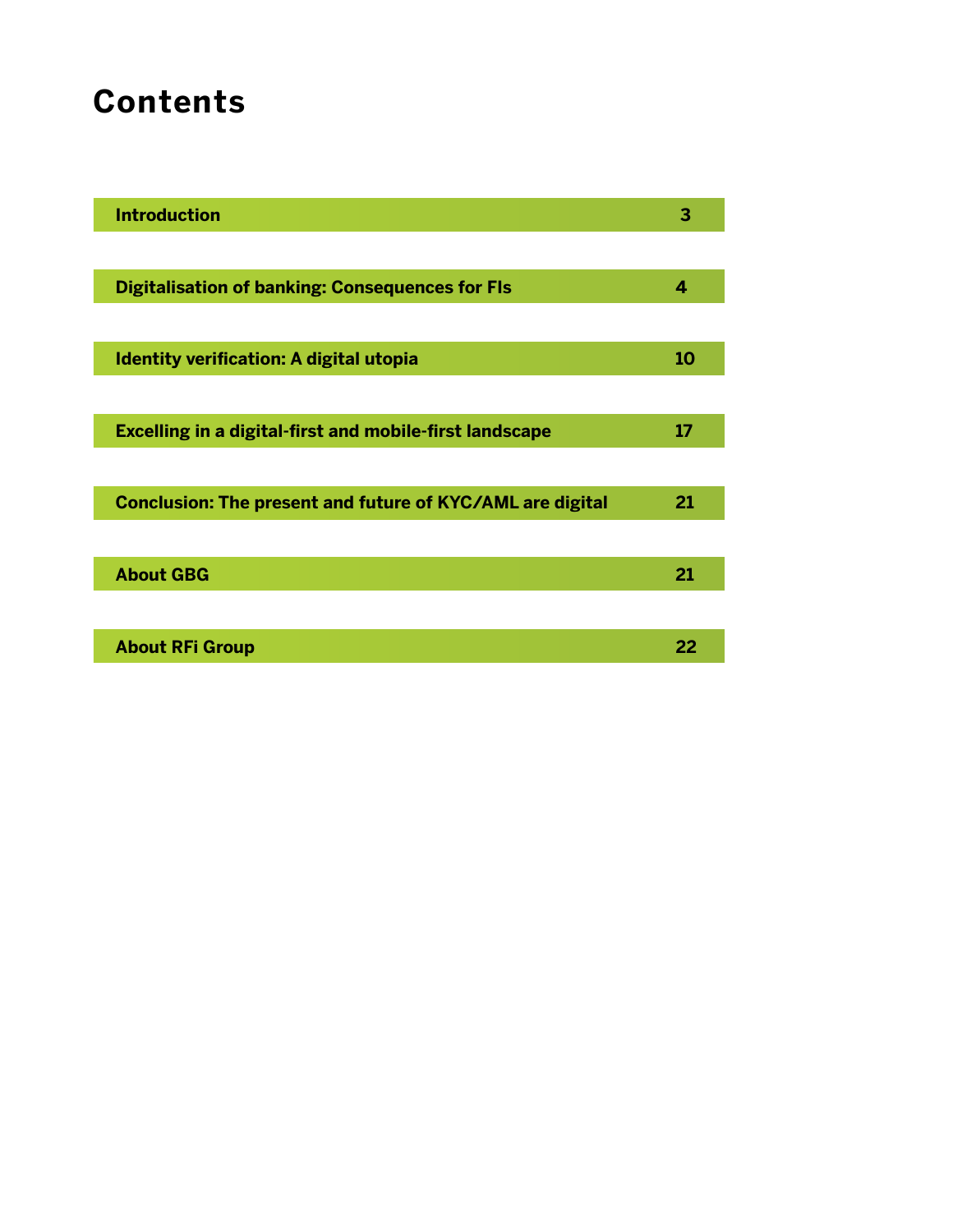# <span id="page-2-0"></span>**Introduction**

In so many ways, the last 12 months have been pivotal. If the COVID-19 pandemic cannot be held responsible for starting trends, then it can certainly be accredited with accelerating change that was already underway. The digitalisation of processes and experiences in financial services can be seen in this light. Before the pandemic financial institutions were already acting on the realisation that customer experience could be enhanced by digitisation. At the same time there was also a realisation that digitalisation could result in cost efficiencies versus more peopledependent processes. COVID both reinforced this mindset and amplified the rate of change. Financial institutions have been forced to operate and engage current and prospective customers differently; change that might otherwise have taken years, took months. Those institutions that already had a digital-first mindset enjoyed a competitive advantage, but by forcing laggard institutions to move more quickly, COVID has contributed to a levelling of the playing field.

KYC/AML represents a key part of the customer onboarding process and contributes significantly towards the overall customer experience. Just like in other areas, COVID has not caused the emergence of a digital-first mindset towards KYC/AML. That mindset was already visible. It has, however, reinforced the view that digital capabilities will be at the heart of KYC/AML long past the end of pandemic. A digital first approach to identity verification and KYC/AML compliance ensures the best possible outcome for both customers and financial institutions. Benefits include, but are not limited to:

- **•** More informed, rounded and accurate decision making
- **•** Enhanced process efficiency
- **•** Maximised flexibility and scalability
- Currency versus evolving fraud threats
- **•** Reduction of human involvement and error
- **•** More rapid customer onboarding

GBG has partnered with RFi Group to produce this report. The report reviews the broader context for the digitalisation of KYC/AML, demonstrating how consumer behaviour, operational and regulatory imperatives and technology are all now coming together. It illustrates why institutions should continue on the path towards further digitalisation and the key learnings as they do so. It demonstrates that institutions that lead in this area can simultaneously provide differentiated customer experiences, enjoy operational efficiencies and minimise risk. In the current environment, and indeed in any environment, these are key corporate goals.

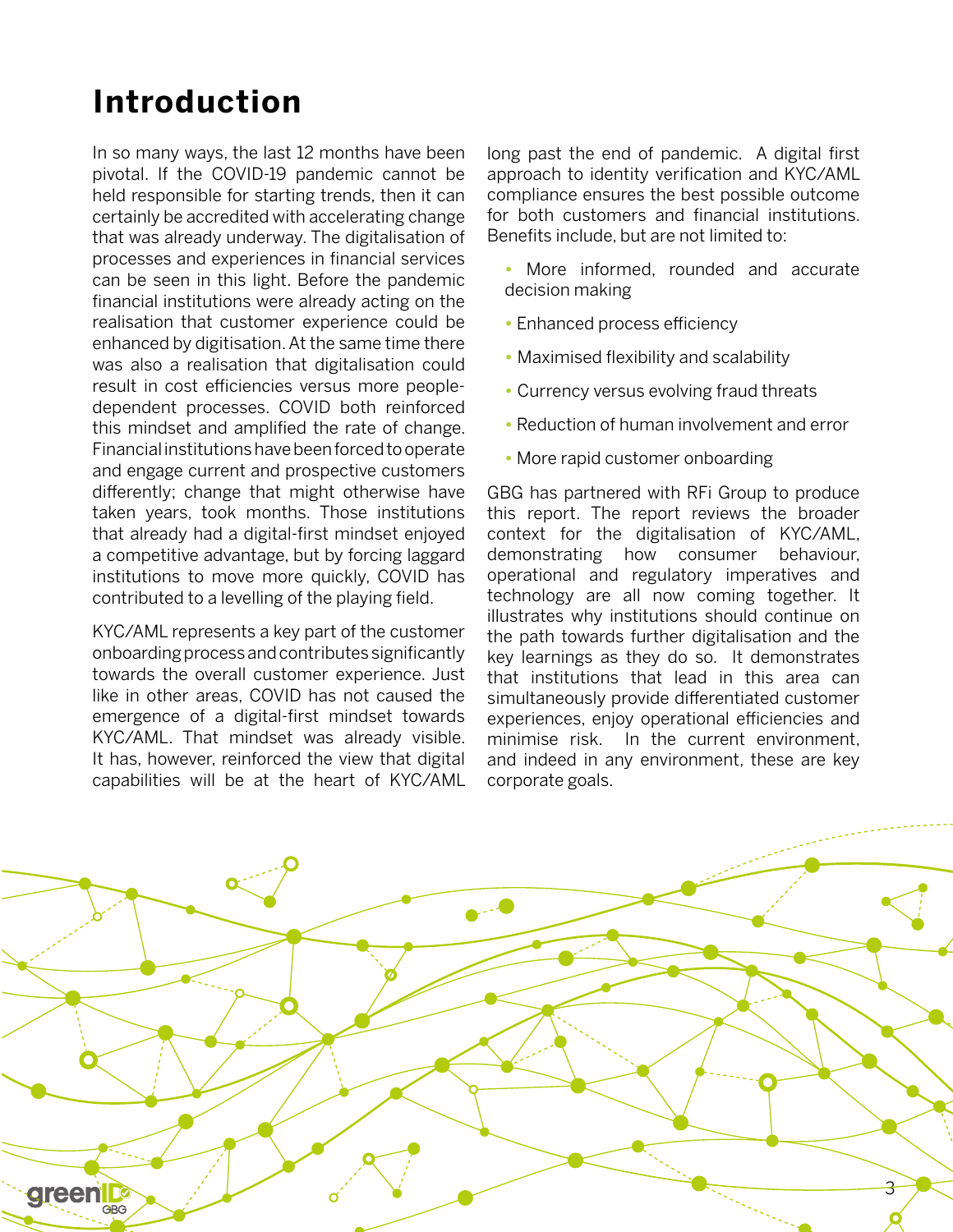# <span id="page-3-0"></span>**Digitalisation of banking: Consequences for FIs**

**COVID-19: AMPLIFYING THE DIGITALISATION OF BANKING**

While COVID has had so many impacts, both inside and outside of financial services, key has been its impacts on channel use, engagement and expectation. By discouraging face-to-face interaction, COVID has resulted in consumers being more comfortable using digital channels for a wider range of tasks and experiences, and using digital channels in greater numbers, more often and more broadly across generations. As a result, consumers are now more expectant of intuitive, frictionless experiences when interacting with financial institutions. Experiences that do not, for example, require them to visit a branch, provide physical documents or interact with a member of staff.

COVID's impacts on the digitalisation of banking were reflected in a recent announcement from Commonwealth Bank. It revealed that over the last year the number of customers using the bank's app had increased by 5.5% to 6.2 million users. Similarly, the number of digital wallet transactions made by the bank's customers increased by 106% in the 12 months to December 2020. The bank also highlighted how customers were increasingly using the app for more than simply checking balances and transactions.

RFi's data reveals similar trends. These include:

**•** 40% of consumers indicate that during the pandemic they completed a banking task via digital banking that in other circumstances they may have performed by non-digital channels.

**•** There has been a ten-percentage point increase in the proportion of consumers who use mobile banking on a weekly basis since March 2019, with a six-percentage increase occurring since the start of the pandemic.

**•** The proportion of consumers who say they use a mobile banking app had increased from 35% in March 2019 to 59% in September 2020.

**•** There has been particularly rapid adoption of digital banking channels among older consumers as they catch up with their younger peers. The proportion of consumers aged 45- 54 using a mobile banking app increased from 45% in March 2019 to 59% in September 2020. The proportion of consumers aged 55+ who do so increased from 26% to 33% over the same period.

**•** Close to one-third of consumers say they now use digital channels more often as a result of COVID, or in some cases, are doing so for the first time. 28% of consumers indicate they are now using digital channels more often. 2% of consumers reveal they used a digital channel for the first time during the pandemic.

**•** 88% of consumers can see no resumption of their branch usage post pandemic, either indicating their pandemic branch usage will now be the norm, or predicting a further reduction in their branch visitation.



 $\overline{A}$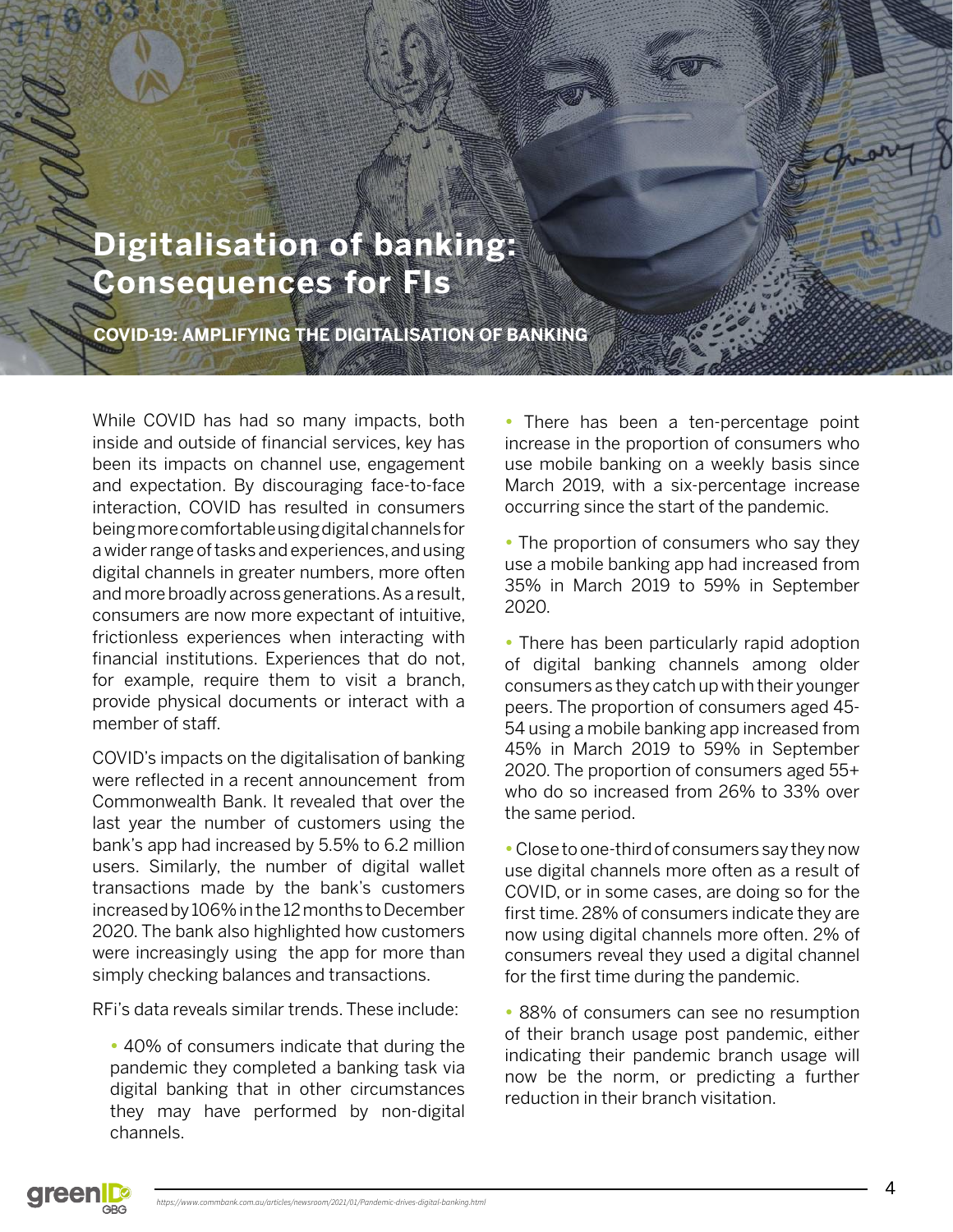#### **GROWING CONSUMER COMFORT WITH DIGITAL PRODUCT APPLICATIONS**

While many consumers have long been comfortable managing financial products via digital channels, they have been slower to apply for products digitally. This situation has not been helped by processes that fail to offer a truly endto-end digital experience or that are sub-optimal versus experiences offered by more traditional channels. Financial institutions have often not helped themselves maximise the potential of digital channels. In so doing they have remained reliant on more costly channel alternatives.

However, further to the previously listed data points, there is now evidence of customers becoming increasingly comfortable applying for financial products via digital channels. This highlights the potential for institutions to realise the opportunity presented by these channels by capitalising on a more progressive consumer mindset.

**•** While 19% of mortgage borrowers say that some part of their loan application occurred online, (increasing to 32% among those who took out their loan in the last two years), As per Figure 1, 39% say they would now be comfortable completing and submitting a mortgage application entirely via a digital channel. This has increased from 33% in September 2018.

**•** 1 in 5 mortgage holders now say they would rather apply for a mortgage via a digital channel. This proportion has almost doubled since March 2019. Increases are visible across age groups including those aged over 55.

**•** Similar evidence of digitalisation is visible in their preferences of consumers pertaining to other products. Close to 1 in 2 consumers now say a digital channel would be their preferred means of applying for a credit card, a transaction account or savings account. 40% of consumers say a digital channel would be their preferred way of applying for a personal loan.



### **FIG.1: HOW LIKELY WOULD YOU BE TO COMPLETE AND SUBMIT A MORTGAGE APPLICATION ENTIRELY VIA ONLINE CHANNEL**

**HIGHLY LIKELY (8+/10)**

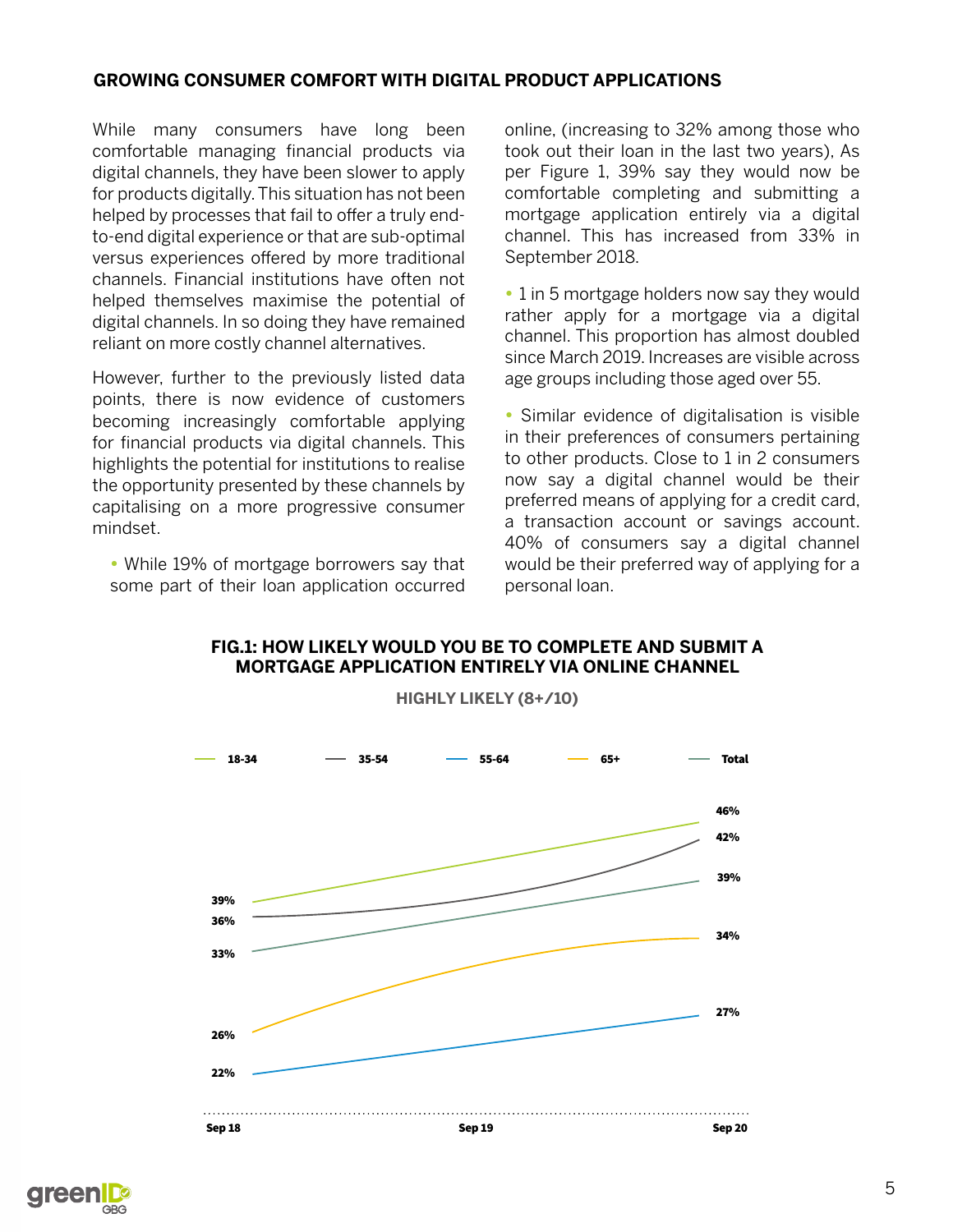

#### **CONSUMERS EXPECT MORE FROM THEIR DIGITAL EXPERIENCES**

As consumers interact with digital channel more frequently and in bigger numbers it stands to reason that they would begin to expect more of these experiences. Consumers who were frequent digital channel users pre-pandemic will now care more about what their financial institutions offer them in this area and what they enable them to achieve. Consumers who were less frequent digital channel users pre-pandemic will care when perhaps they previously prioritised other capabilities and experiences. Financial institutions need to roll out capability and

experiences fast enough to meet the demand of the fastest adopters. These consumers are typically Centennials and Millennials who have only ever had a digital-first mindset. Equally, the rate of change needs to be slow enough so as not to disengage those consumers who are embracing digital more gradually. A recent media release from Commonwealth Bank spoke to this point with the bank referencing the importance of continuing to support non-digital and less-digital customers even as the bank digitises at pace.

#### **APPLICATION AND ONBOARDING: A KEY MOMENT OF TRUTH IN THE CUSTOMER RELATIONSHIP**

While providing a great application and onboarding experience provides the platform to develop a lasting, valuable customer relationship, a bad experience is hugely damaging. There is the risk of losing the customer and with them, the investment in getting them to the point of application. If they are onboarded as opposed to being lost, the relationship between the customer and the financial institution starts out on the wrong footing and remains sub-optimal versus those customers who had better experiences. To illustrate this, RFi has compared key metrics among two cohorts of mortgage customers – (1) those who report satisfaction with their application and onboarding experiences and (2) those who report dissatisfaction with their application and onboarding experiences. As seen in Figure 2, the exercise reveals:

**•** Only 9% of customers who say they were dissatisfied with their loan application experienc now say they are highly satisfied with their loan. In contrast, 82% of customers who say they were highly satisfied with their application experience now report similar satisfaction with their loan.

**•** Close to 20% of customers who were dissatisfied with their application experience now say they are intending to refinance their loan in the next 12 months. In contrast, among those customers who had a satisfactory experience, this proportion is only 8%.

**•** 55% of customers who report being highly satisfied with their application experience are likely to consider their current lender first for their future borrowing needs. The same metric among customers who say they were dissatisfied with their application experience is only 25%.

This last point pertaining to product uptake and ownership illustrates how the impact of the application and onboarding experience crosses over from soft metrics to hard ones and has bearing upon the core performance and profitability of financial institutions. This is particularly pertinent when there is so much organisational focus on deepening customer relationships.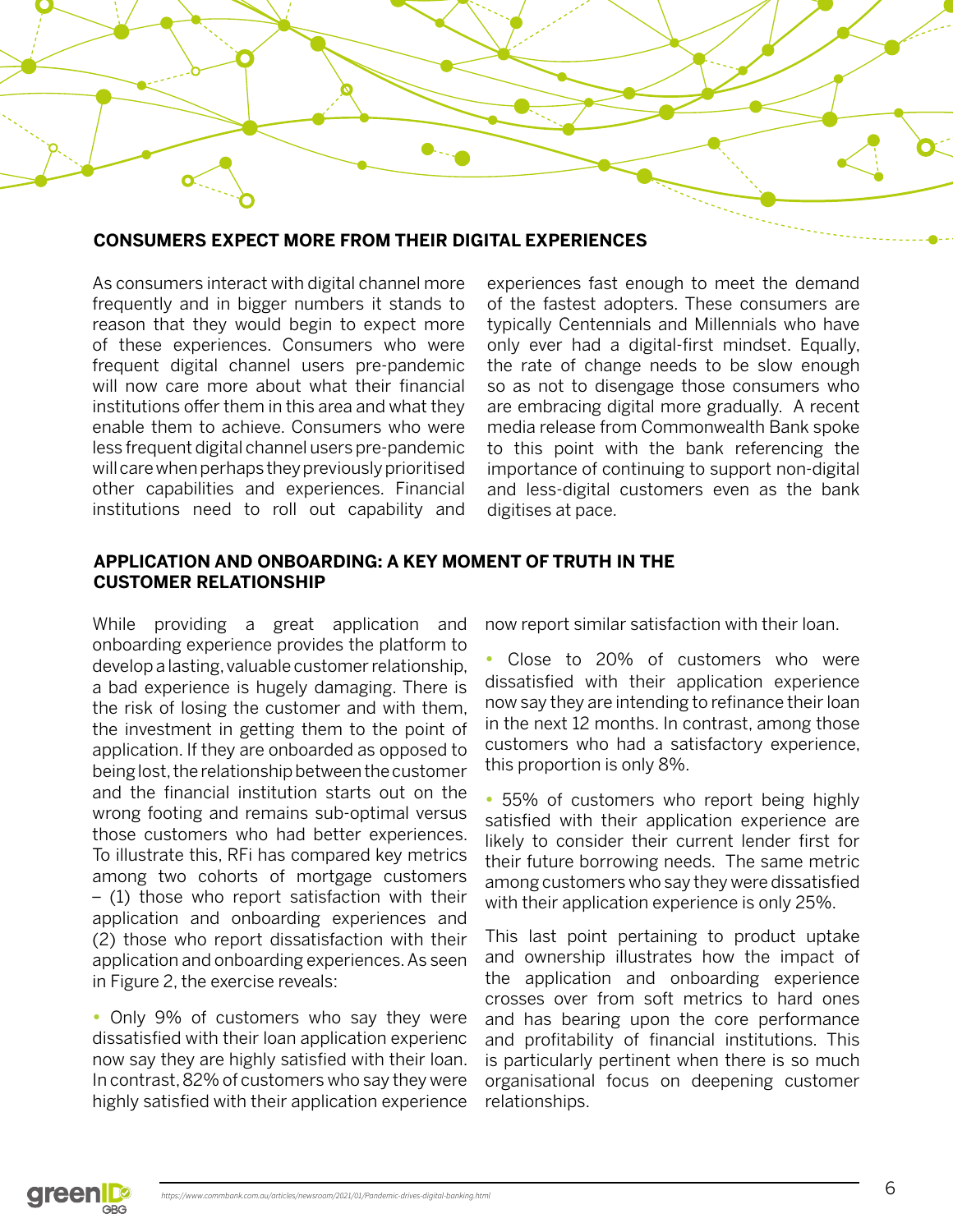

### **FAST ONBOARDING CAN LEAD TO A COMPETITIVE EDGE**

Another critical element of the onboarding experience is speed. Institutions that remove inefficiency and move fastest, have the best opportunity to win the relationship. RFi's home loan customer data reveals a strong positive correlation between the speed of the application process and customer satisfaction – satisfaction can therefore only be maximised if customers feel that the process is advancing quickly. The data also reveals that customers are currently applying with close to two lenders on average with younger consumers tending to apply with a greater number; lenders that move too slowly therefore risk losing out to more fast-moving competitors.



### **FIG.3: CORRELATION BETWEEN OVERALL SATISFACTION AND ASPECTS OF THE APPLICATION AND ONBOARDING EXPERIENCE**

**greer** 

**BORROWERS WHO TOOK OUT THEIR LOAN WITHIN THE LAST 5 YEARS**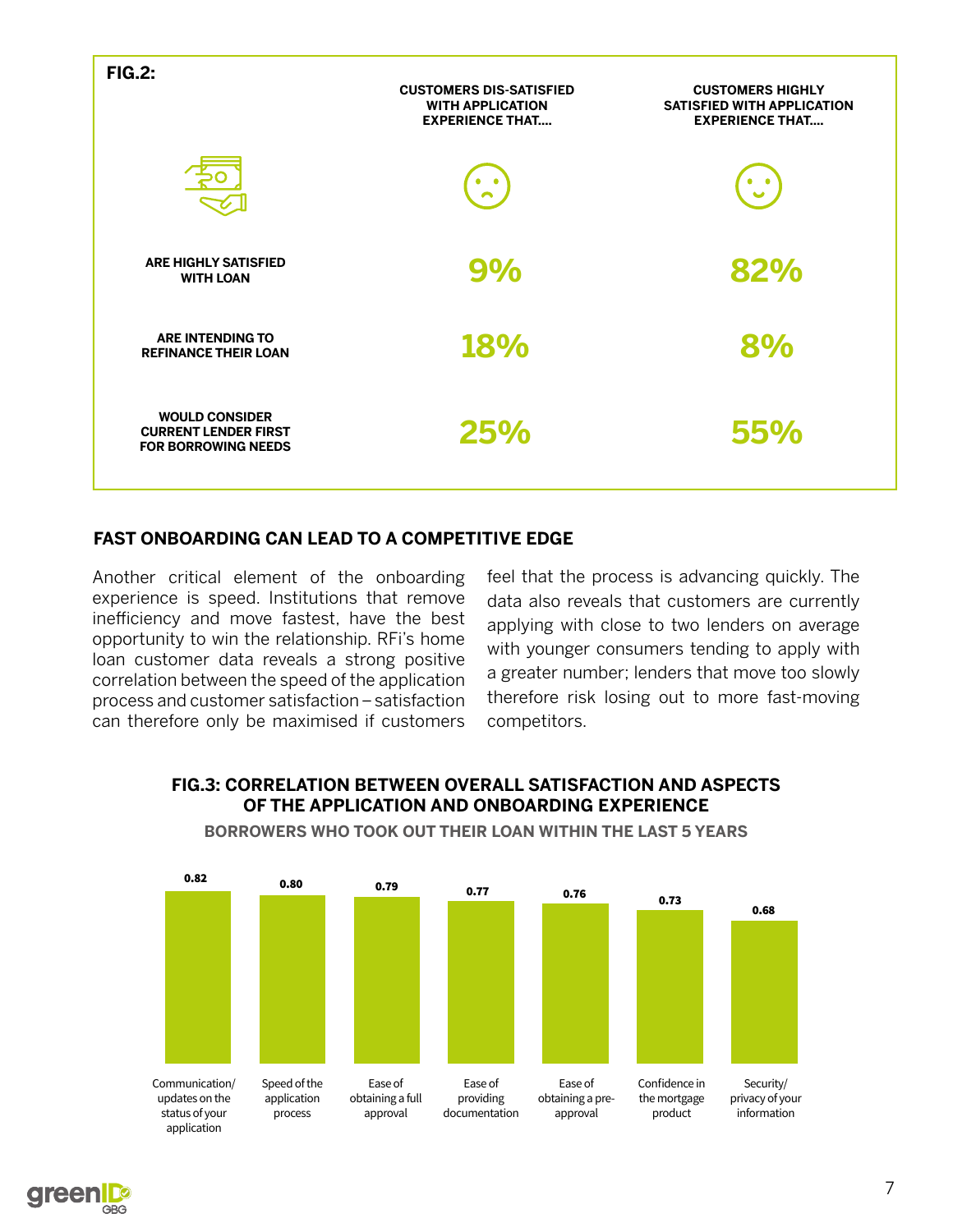#### **INSTITUTIONS NEED TO BE ABLE TO MAKE ACCURATE AND INFORMED DECISIONS ON WHO TO APPROVE AND DECLINE**

Other analysis undertaken by RFi has focused on the impact of declining a customer for a product. This analysis was not undertaken to suggest that institutions should approve every customer and nor did it ignore that reality that institutions will always have differing risk rules and appetites. The analysis was completed in the context of demonstrating:

**•** The importance of making informed and accurate, but timely, decisions on which customers to approve and which to decline; and

**•** The consequences of a declining a customer who, based on better information and a more informed decision, could potentially have been approved.

The analysis reveals close to 40% of customers who report being declined for a credit card say they went on to apply and be approved by another provider. Figure 4 shows 29% of customers who report being declined for a personal loan say they will never consider that lender for a personal loan in the future. 27% say they will now not consider the lender for any products and 16% of these customers say they closed other products they had with the lender following the decline of their application.



#### **FIG.4: WHEN YOUR APPLICATION WAS DECLINED, WHAT IMPACT DID IT HAVE?**

**PERSONAL LOAN HOLDERS WHO HAD AN APLICATION DECLINED**





Regardless of the outcome of the decision, when it comes to assessing applications, institutions need to be confident that they are making decisions based on the most accurate and complete information available to them. This requires institutions to be receptive to new types and sources of information and to be confident making decisions based on it.

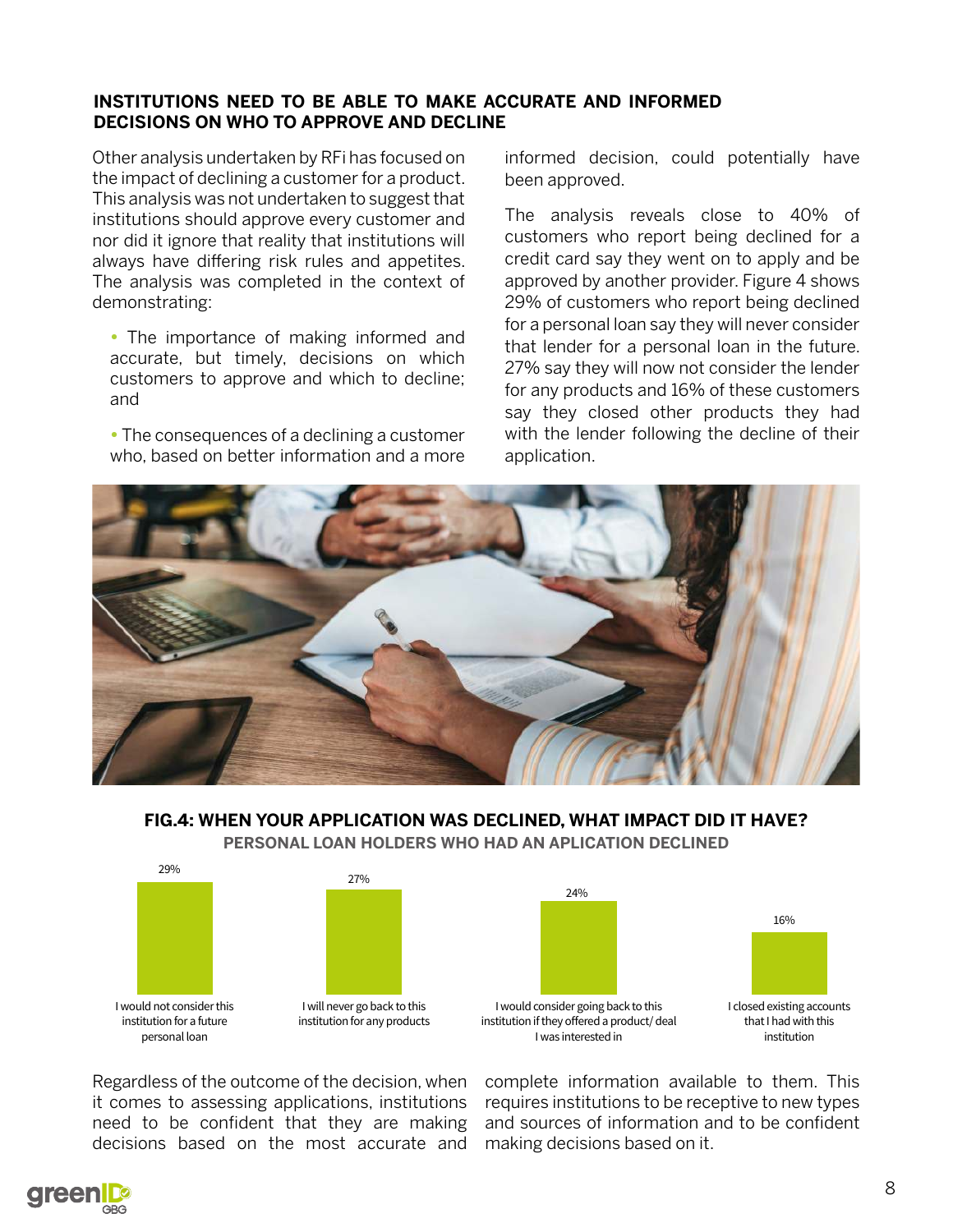### **APPLICATION AND ONBOARDING HAVE REMAINED PAPER, PEN AND PEOPLE DEPENDENT**

Despite the fact that speed of application is key, to-date, investment in application and onboarding processes have played second fiddle to developing capabilities and experiences for existing customers. Processes and experiences have remained people, pen and paper dependent. Some elements of the process have been outwardly digitised, but a digital front end often masks a less digitised back-end. The result is a sub-optimal experience for customers and inefficiencies and elevated risk for financial institutions.

Application and onboarding can be a particular tension point because financial institutions are increasingly required to ask and expect more of their customers. More information, more documentation, more disclosure. The Australian financial sector is currently confronted with the urgent need to implement safe harbour measures such as 'Know Your Client' (KYC), follow Anti-Money Laundering (AML) protocols and strictly observe Counter-Terrorism Financing (CTF) regulations as they bring clients on board.

Yet, in spite of these heightened requirements, customers are increasingly expectant of frictionless experiences and are less forgiving of process impairment. The challenge for incumbent institutions is magnified by competitors like Buy Now Pay Later (BNPL) providers, neo-banks and other fintechs. These providers are engaging with an ever-growing section of the population and RFi's data reveals that more than 30% of Australian consumers have now used a Buy Now Pay Later service, 6% have used a neo-bank and 43% have used a fintech. While these players sometimes benefit from a lower regulatory impost, this goes unnoticed by customers who increasingly expect the experience they provide to be the norm.

Collectively these trends highlight how financial institutions that provide sub-optimal digital experiences will be increasingly exposed by forward-looking challengers, responsive incumbents and associated elevated consumer expectation. Indeed, given this landscape it is perhaps no surprise that we have seen an increasing coming together of fintechs and banks. NAB recently announced intent to purchase 86,400. Westpac has a partnership with Afterpay, as does Commonwealth Bank with Klarna.

| <b>FIG.5:</b> | <b>CONSUMERS WHO HAVE</b>               |     |
|---------------|-----------------------------------------|-----|
|               | <b>USED A BUY NOW PAY LATER SERVICE</b> | 30% |
|               | <b>USED A NEO-BANK</b>                  | 6%  |
|               | <b>HELE</b> USED A FINTECH              | 43% |

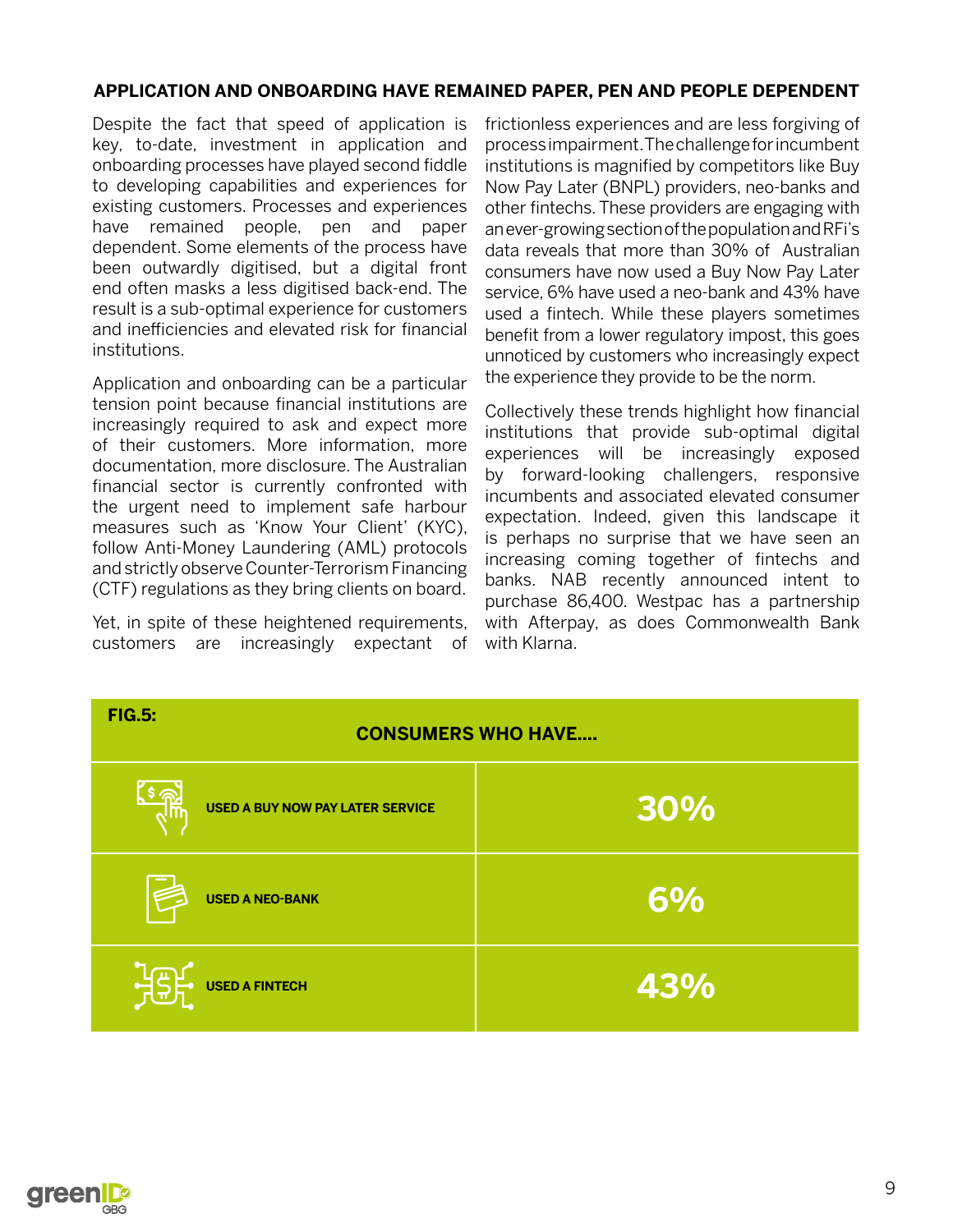# <span id="page-9-0"></span>**Identity verification: A digital utopia**

Key Takeaways:

**•** COVID has accelerated the existing rate of digitalisation in financial services.

**•** Consumers are becoming increasingly comfortable applying for products via digital channels.

**•** Banks need to cater to the needs of customers at varying points on the digital adoption curve. This ranges from Centennials and Millennials at the cutting edge of adoption to older consumers who remain non or lightly digital. For Centennials and Millennials it is about keeping pace with demand and expectation. For other segments the focus needs to be on taking customers on the digital journey, not moving too quickly to avoid disengaging customers in the process.

**•** Good application and onboarding experiences need to be a critical focus because bad experiences are detrimental to a host of soft and hard metrics including satisfaction, advocacy, switching intention, product ownership and uptake intention.

**•** Institutions that deliver the fastest onboarding experiences have the opportunity to derive a competitive edge.

**•** Institutions need to make decisions on which customers to approve, and which to decline based on the most accurate, rounded information available. In seeking to do this they need to be open to the use of a full range of information sources and types.

**•** Application and onboarding are particular tension points in the customer relationship because while customers are more expectant of seamless, frictionless experiences, institutions are expected to do and ask for more. New entrants in financial services like the Buy Now Pay Later providers, the neo-banks and other fintechs are adding to the pressure by designing better experiences from the ground up and/or being able to operate with a lower regulatory impost.



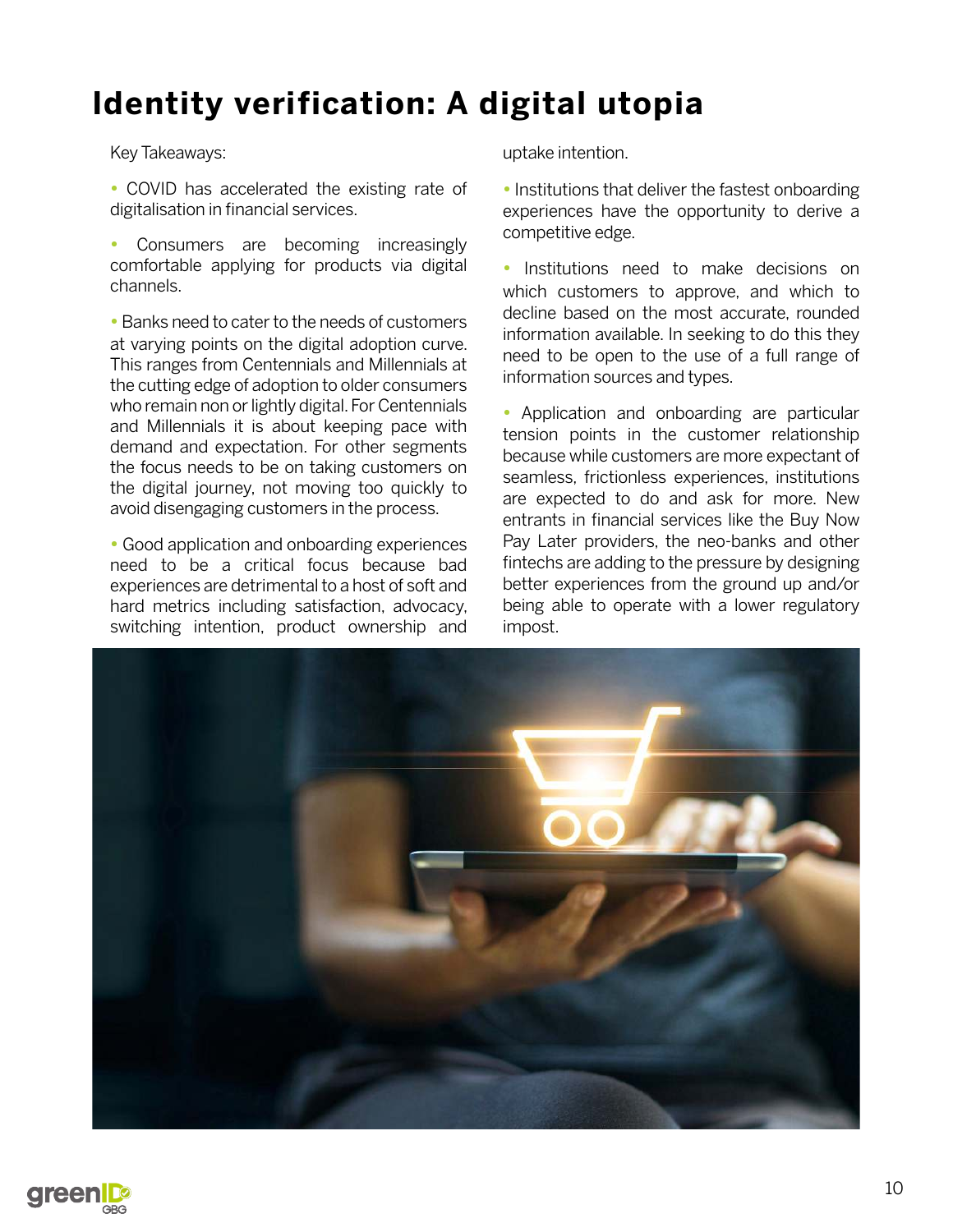#### **EMBRACING DIGITAL IDENTITY VERIFICATION REPRESENTS THE PATH FORWARD**

Responding to these changes in consumer behaviour and preferences, many institutions are now embracing digital identity verification as a path forward. Technological advances are making this possible by offering institutions a compelling alternative to more traditional methods of verification. Digital Identity verification offers financial institutions a host of advantages. These include:

**•** Empowering institutions to grow their customer bases more quickly without the operational constraints of more people and paper-dependent processes.

**•** Reducing the reliance on manual verification, ensuring institutions experience fewer errors and false results.

**•** Ensuring institutions can make more rounded, more informed decisions on which customers to serve, enabling them to channel resources at customers who present the greatest value.

**•** Enabling institutions to keep risk and compliance in check without compromising customer experience. This is critical given heightened compliance obligations, the associated increased cost of compliance and financial, brand and customer risks of non-compliance. In this sense, digital identity verification enables financial institutions to simultaneously achieve a host of corporate objectives not least cost reduction and control, enhancement of the customer experience and regulatory compliance.

**•** Helping institutions face up to an evolving and increasingly sophisticated fraud threat.

• Providing institutions with efficiency gains allowing resources to be channeled at more valueadding aspects of the customer experience and interaction.

### **REMOVING GROWTH CONSTRAINTS AND PROVIDING OPPORTUNITY FOR DIFFERENTIATION**

In providing a solution to financial institutions, digital identity verification is simultaneously removing constraints to growth and providing opportunity for differentiation. Research published in GBG's report Future-Proofing Fraud Prevention in Digital Channels: An Australia FI Study (published in June 2020) revealed:

**•** 53% of Australian financial institutions see identity verification as the most challenging factor inhibiting growth in digital transactions. 46% point to the prevention of new types of cyber fraud and 36% point to the management of compliance with regulations.

**•**59% of Australian financial institutions believe the most concerning factor in expanding their digital offerings is the associated requirement for fraud prevention. Institutions see identity verification of new customers at account opening as the most challenge phase for fraud detection.

**•** More than 40% of financial institutions identify increased costs of compliance as a principal factor restricting the growth in their digital products and experiences.

**•** A 55% year-on-year increase in instances of identity theft.

**•** 70% of Australian financial institutions believe providing faster KYC and straight through process during digital onboarding is a competitive differentiation.

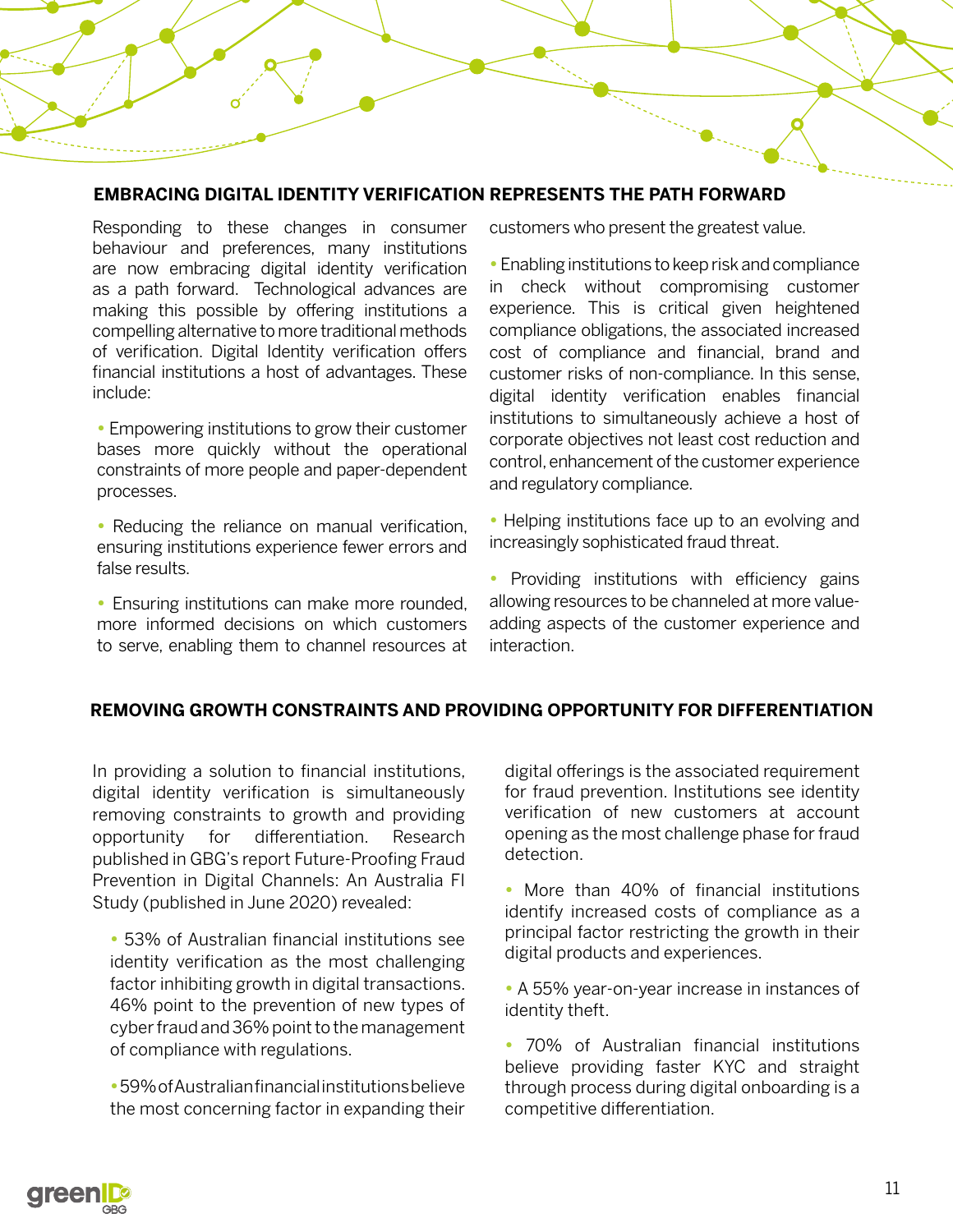

**FINANCIAL INSTITUTIONS CAN ACT UPON HEIGHTENED CONSUMER COMFORT WITH BIOMETRICS**

As financial institutions embrace digital identity verification, it is important they embrace and respond to consumer concerns and move in a direction that consumers are already heading. The increasing consumer comfort with biometrics is relevant here as it reflects the fact that consumers are embracing an emerging technology that offers significant potential in the identity verification space. As figure 6 shows, a minimum of 50% consumers now say they are comfortable with the usage of biometrics for the purposes of identification for financial products, a proportion which increases to almost 80% among Gen Z and Millennials. A host of financial institutions have already introduced biometric solutions. In Australia, Latitude Financial and 86400 are using biometrics to assist with customer identity verification. In the UK, banks including Natwest, Monzo, Metro Bank and Starling enable customers to provide a photo or video of themselves as part of a product application. This is verified against ID documents also provided by the customer.



**FIG.6: PERCENTAGE OF CONSUMERS THAT ARE COMFORTABLE WITH BIOMETRIC AUTHENTICATION**

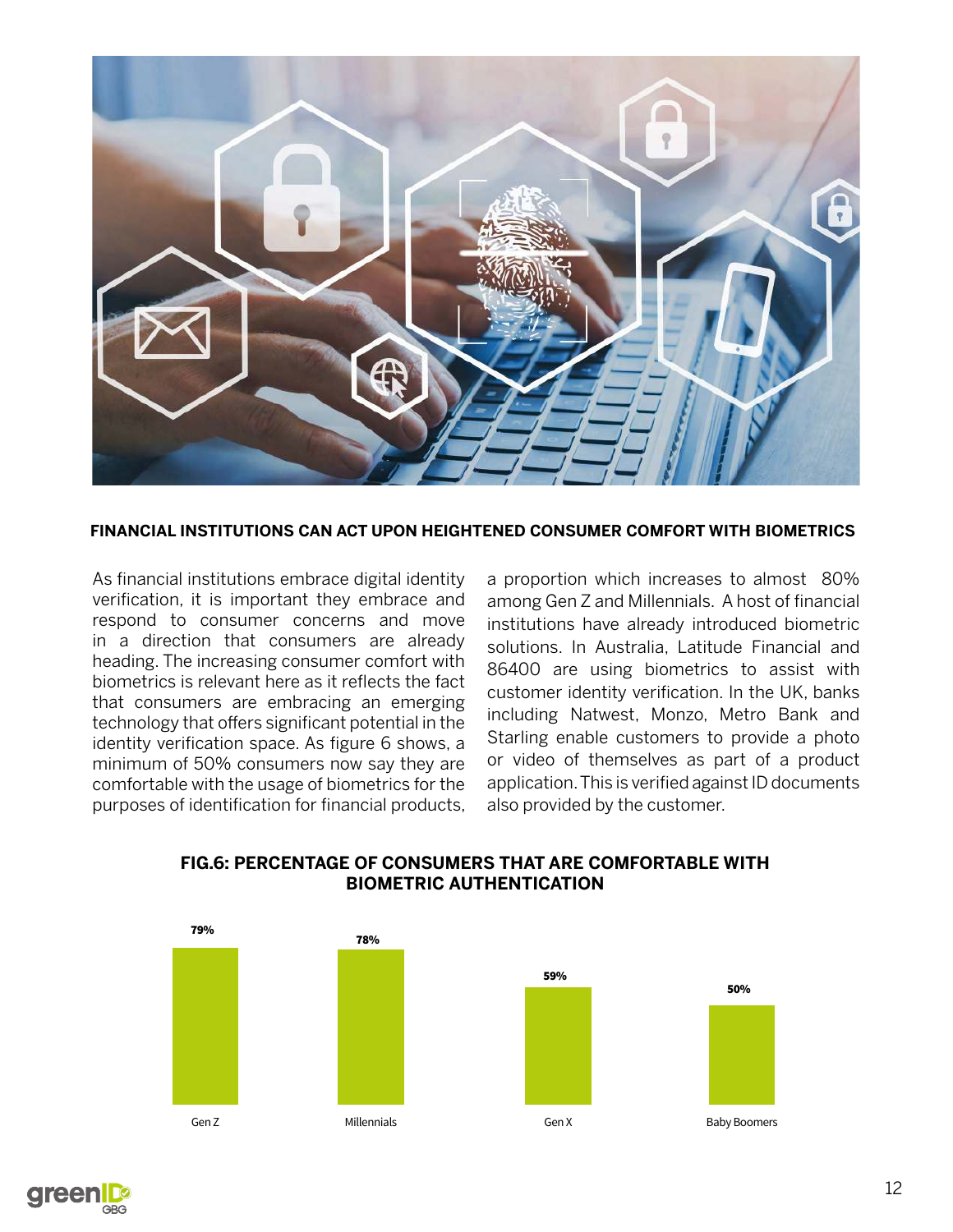# **What KYC & AML Category Leaders can do for Australian and New Zealand financial institutions**

### **FINANCIAL INSTITUTIONS NEED TO CHOOSE TECHNOLOGY VENDORS WITH THE GREATEST COMPLETENESS OF OFFERING**

Greater focus on identity verification has resulted in an increase in the number of technology vendors operating in the space. It has also led to existing players expanding their offering to serve clients more broadly. Financial institutions can choose to engage several vendors to collectively address their needs or a single provider that prioritises completeness of offering. A recent report by Chartis Research explored this choice in more detail. The report details how

the number of vendors operating in the KYC and AML spaces has increased as new entrants have challenged more entrenched players and providers have prioritised verticals, geographies and capabilities. On the basis of a range of criteria, the report identifies category leaders for both KYC and AML solutions. GBG is one of a small number of providers to be identified as a category leader for both KYC and AML solutions.

### **CATEGORY LEADERS FOR KYC SOLUTIONS**

To identify category leaders for KYC, the Chartis report considers a range of criteria including customer onboarding time and experience and customer profile enrichment via additional data. Chartis rightfully places data at the heart of its assessment reflecting the fact that access

to, use and management of good quality data is the foundation of accurate and reliable KYC compliance. Providers with the greatest data assets therefore achieve the highest market potential scores.



### **ASSESSMENT CRITERIA FOR VENDORS OF KYC SOLUTIONS, 2020**

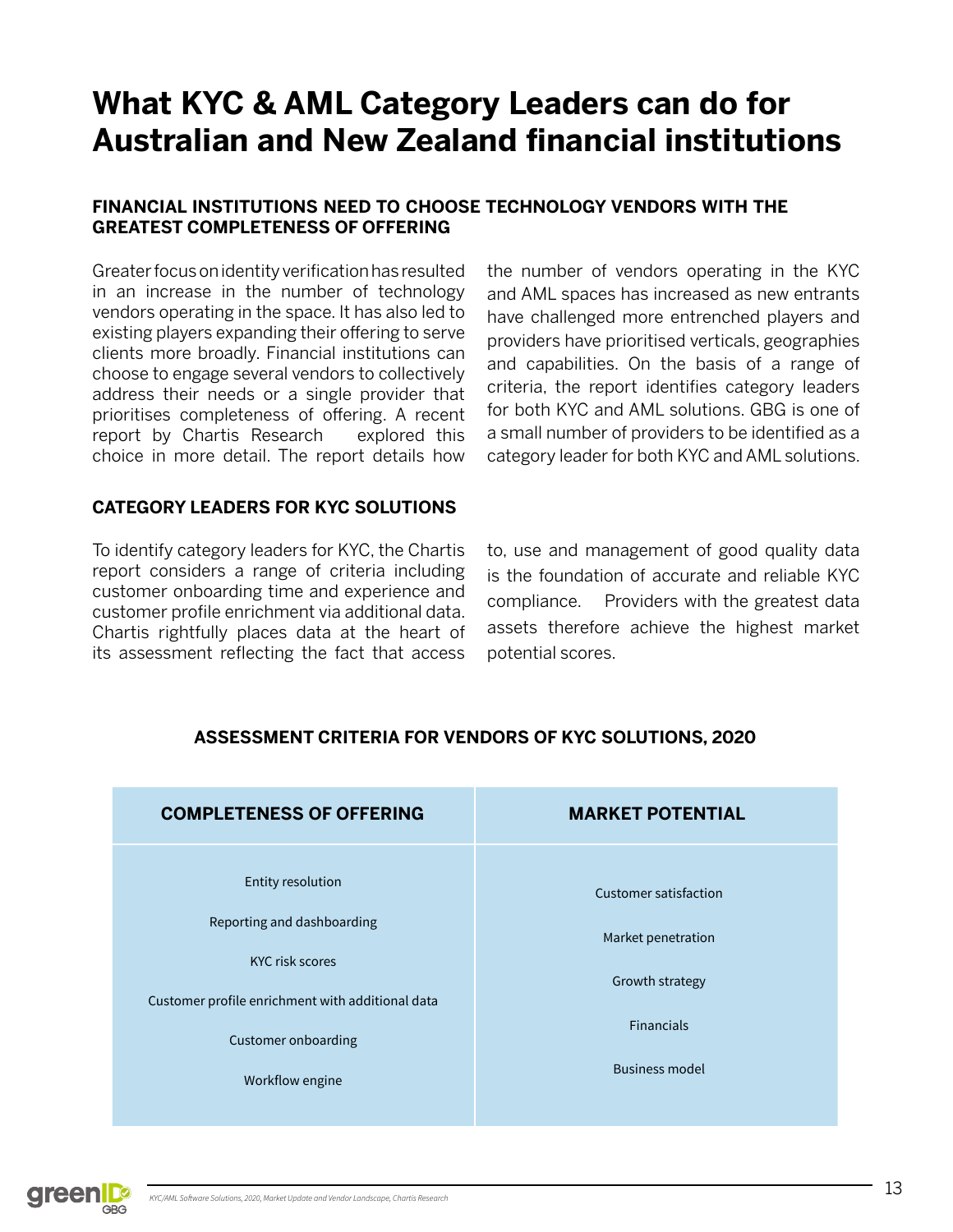



The RiskTech Quadrant® is a trademark of Infopro Digital Services Limited ('Infopro Digital') and is used herein with permission. All rights reserved. This graphic was published by Infopro Digital as part of a larger research document ('KYC/AML Software Solutions, 2020: Market Update and Vendor Landscape', published in September 2020) and should be evaluated in the context of the entire document. Infopro Digital does not endorse any vendor, product or service depicted in its research publications, and does not advise technology users to select only those vendors with the highest ratings or other designation. Infopro Digital's publications consist of the opinions of its research analysts and should not be construed as statements of fact. Infopro Digital disclaims all warranties, expressed or implied, with respect to this research, including any warranties of suitability or fitness for a particular purpose.

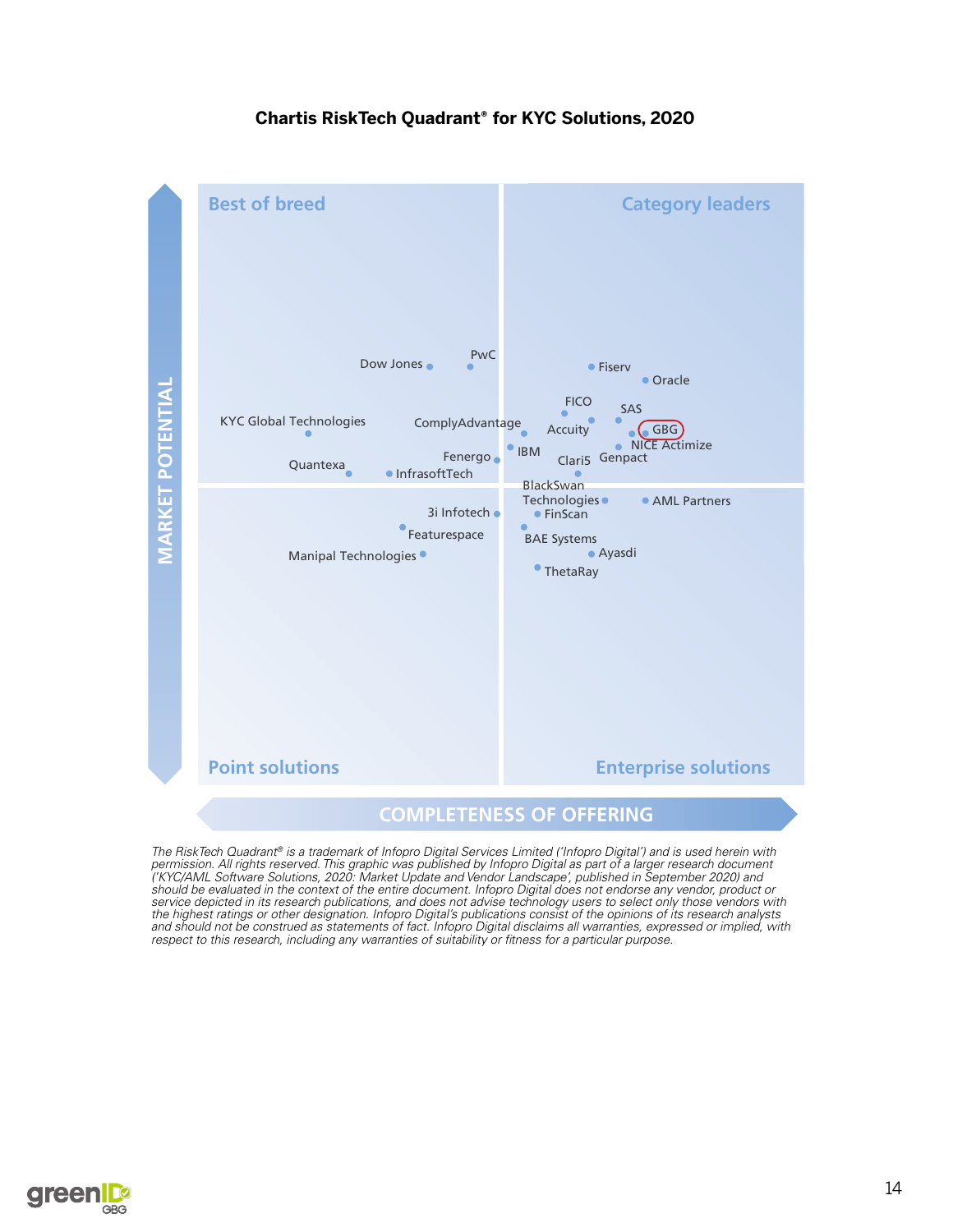# **CATEGORY LEADERS FOR AML SOLUTIONS**

Chartis adopts a similar approach to identifying category leaders for AML solutions again placing data at heart of its assessment. Criteria include strength of screening and transaction monitoring capabilities, regulatory compliance reporting and controls and analytics capabilities.



### **ASSESSMENT CRITERIA FOR VENDORS OF AML SOLUTIONS, 2020**

| <b>COMPLETENESS OF OFFERING</b>                                                                                                                                                                                                                                 | <b>MARKET POTENTIAL</b>                                                                                      |
|-----------------------------------------------------------------------------------------------------------------------------------------------------------------------------------------------------------------------------------------------------------------|--------------------------------------------------------------------------------------------------------------|
| Name and watchlist screening capabilities<br>Breadth of name screening sources offered<br>Transaction monitoring capabilities<br>Regulatory compliance reporting and controls<br>Alert/case management<br>Advanced analytics<br>Visualizations and dashboarding | Customer satisfaction<br>Market penetration<br>Growth strategy<br><b>Financials</b><br><b>Business model</b> |

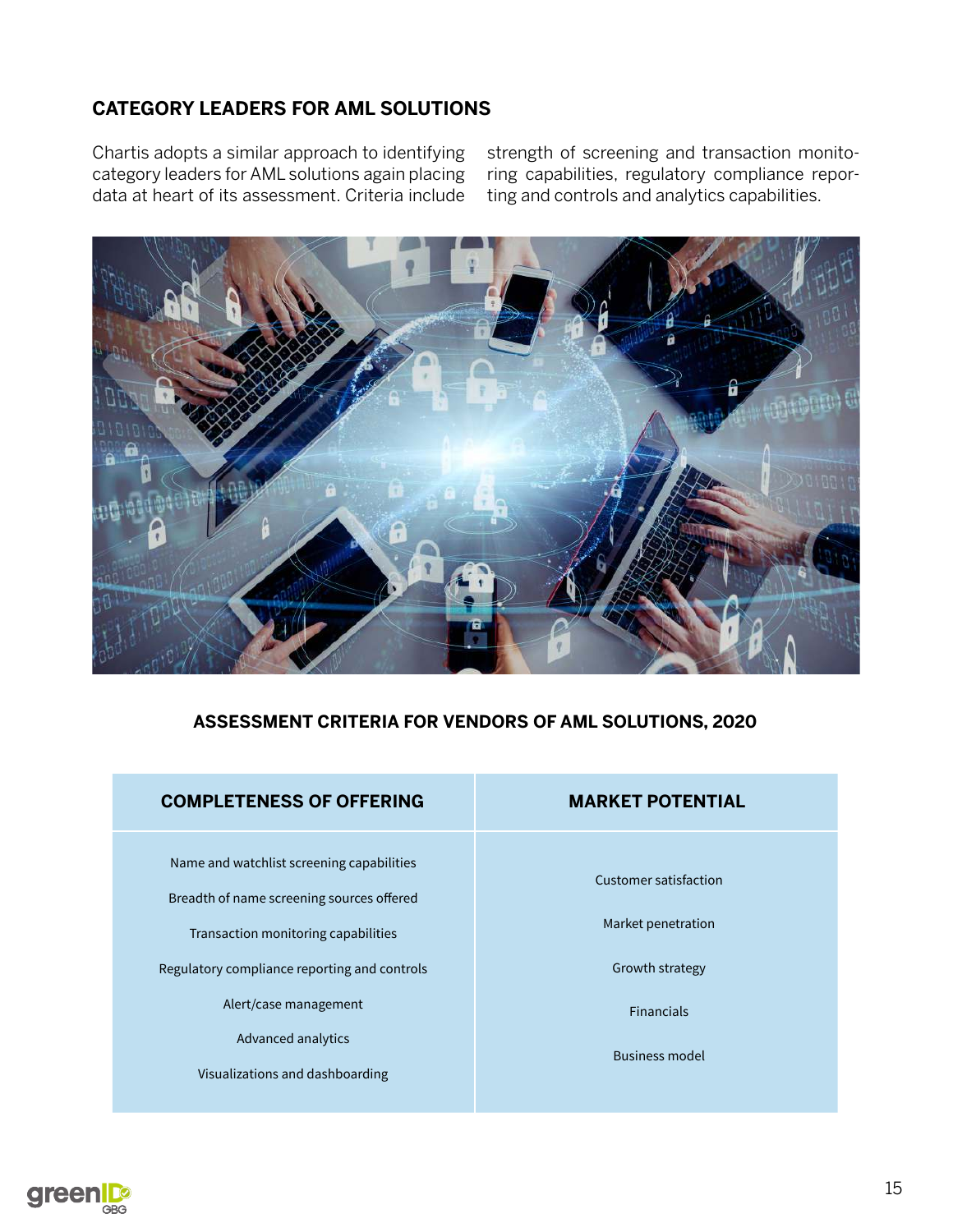

### **Chartis RiskTech Quadrant® for AML Solutions, 2020**



The RiskTech Quadrant® is a trademark of Infopro Digital Services Limited ('Infopro Digital') and is used herein with<br>permission. All rights reserved. This graphic was published by Infopro Digital as part of a larger resea service depicted in its research publications, and does not advise technology users to select only those vendors with<br>the highest ratings or other designation. Infopro Digital's publications consist of the opinions of its

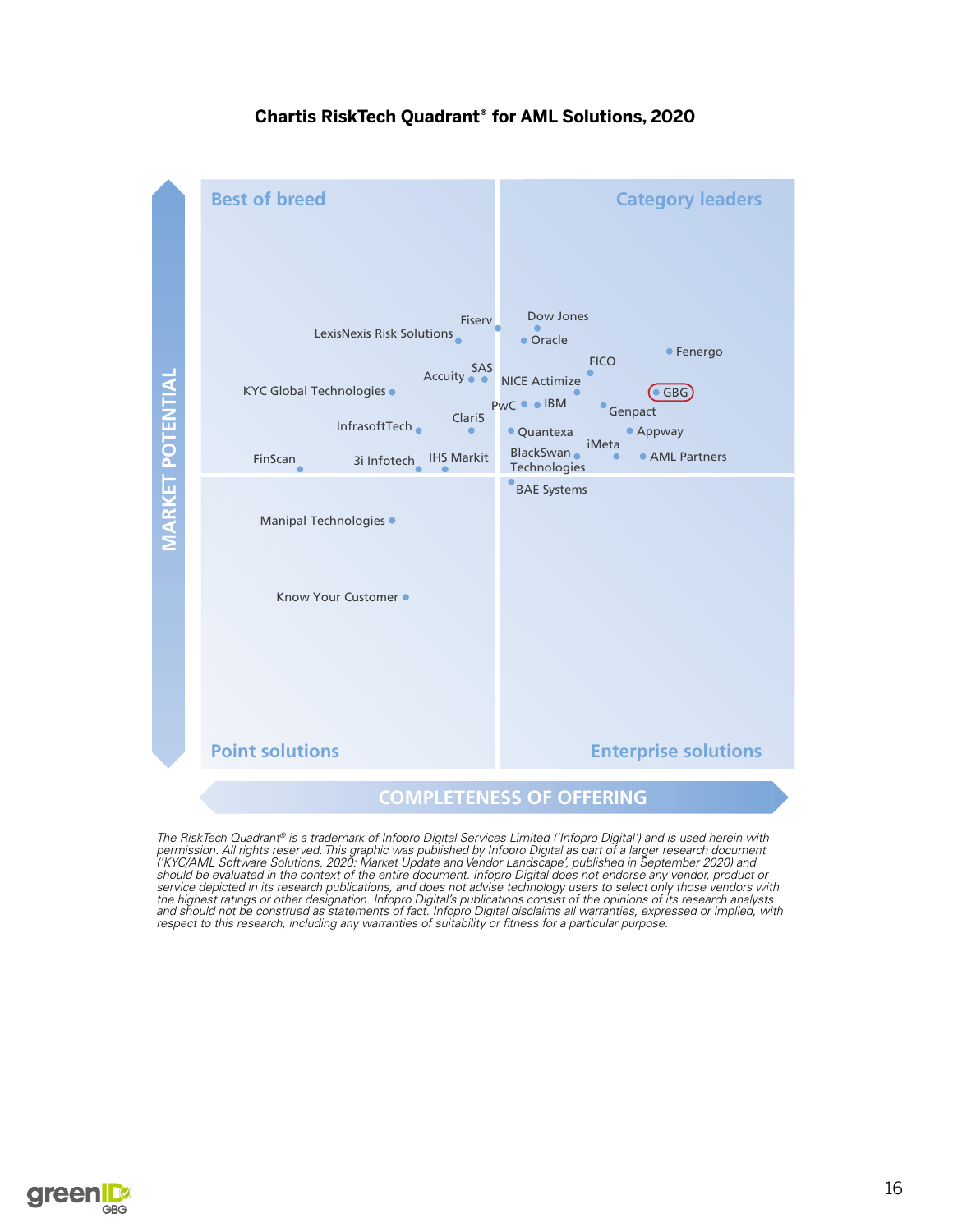## <span id="page-16-0"></span>**EXCELLING IN A DIGITAL-FIRST AND MOBILE-FIRST LANDSCAPE**



### **greenID – A GBG END-TO-END DIGITAL IDENTITY VERIFICATION PLATFORM**

Technology for digital identity verification has rapidly advanced to enable organisations operating in a digital and mobile-first landscape to provide faster and hassle-free customer experience. Conversely, the rise in identity crimes has left Australians more vulnerable to scam and fraud activity. The ACCC estimates Australians have lost \$22 million to scams related to identity theft in 20204.

Correctly verifying the identity of an individual is therefore critical to increasing security and reducing crimes. However, identity verification systems in Australia have failed to keep up with the digitalisation of the economy or the expectations of consumers. This inefficiency is costing Australia's economy up to \$11 billion in missed opportunity, according to a study by Australia Post and the Boston Consulting Group.

The advances in biometric technology have already started to transform eKYC processes to deliver not just a better customer experience, but also to prevent identity fraud during the onboarding phase. Fraud typologies such as synthetic ID, impersonation and stolen ID could be mitigated by the use of advanced facial biometric verification concurrently with the identity proofing process.

greenID, a GBG solution, offers an end-toend digital identity verification platform that addresses this by proving an individual's identity, while also supporting digital onboarding and meeting the latest AML, KYC and customer due diligence (CDD) regulations.

greenID's end-to-end digital identity verification platform allows organisations to build fully integrated, omnichannel workflows that include everything from facial biometric verification to document validation to identity data verification, from watchlist screening to business verification, all powered by machine learning (ML) and artificial intelligence (AI). The greenID digital identity verification platform helps financial institutions connect the customer journey from start to finish.

**green D** GRG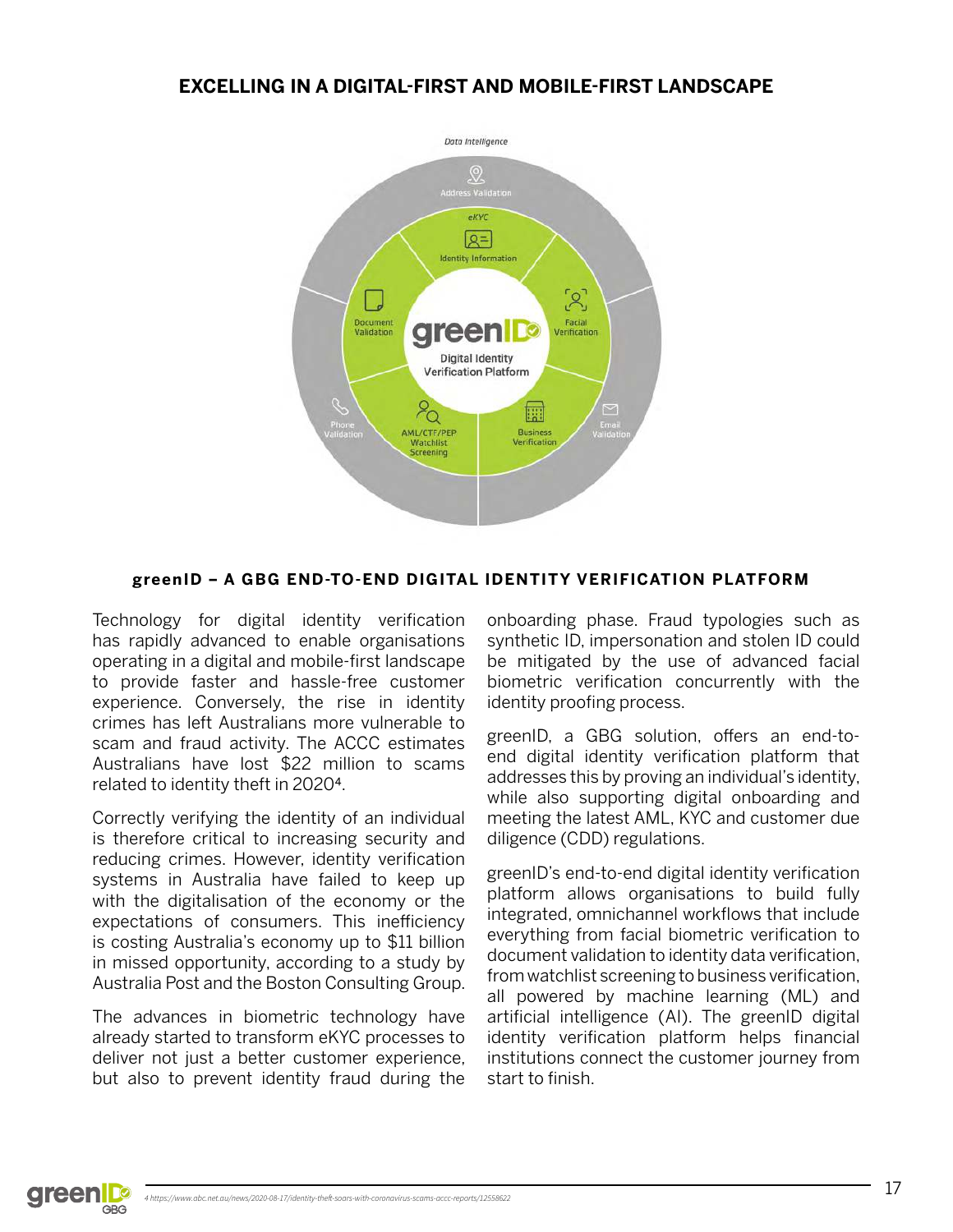

#### **• Biometric and document verification at your fingertips.**

 For customers of greenID, adding on biometric and document verification requires simple code changes or SDK integration, which can be completed in a few hours to just minutes.



#### **• Full onboarding automation**.

For organisations that prefer to have automated document and facial verification in their onboarding process, they can do so with one single interface and one single vendor, where the integration between document, facial verification and identity verification is a complete suite.



#### **• Onboard and transact with more legitimate customers**

Owing to the constant growth in the number of unique and independent data sources, greenID is able to verify diverse cohorts and higher volumes of consumers with higher level of accuracy. As data elements available in each source may vary, more data sources work to plug the gaps.



#### **• Secure higher pass rates with quality customers**

Often times, good customers are not onboarded because they have erroneously input the wrong info into fields or they make mistakes and have typo errors. Certain times, it could also be due to the way the UI is constructed which causes users to miss out information or put info into the wrong fields. Automated biometric and document data capture, and address lookup and autocomplete means that information is automatically populated into the fields to reduce error in human input.



#### **• International identity verification**

The greenID platform has been upgraded to verify international passports and visas. As such, industries serving immigrants and expats would be able to quickly and easily onboard them using a standard automated system.

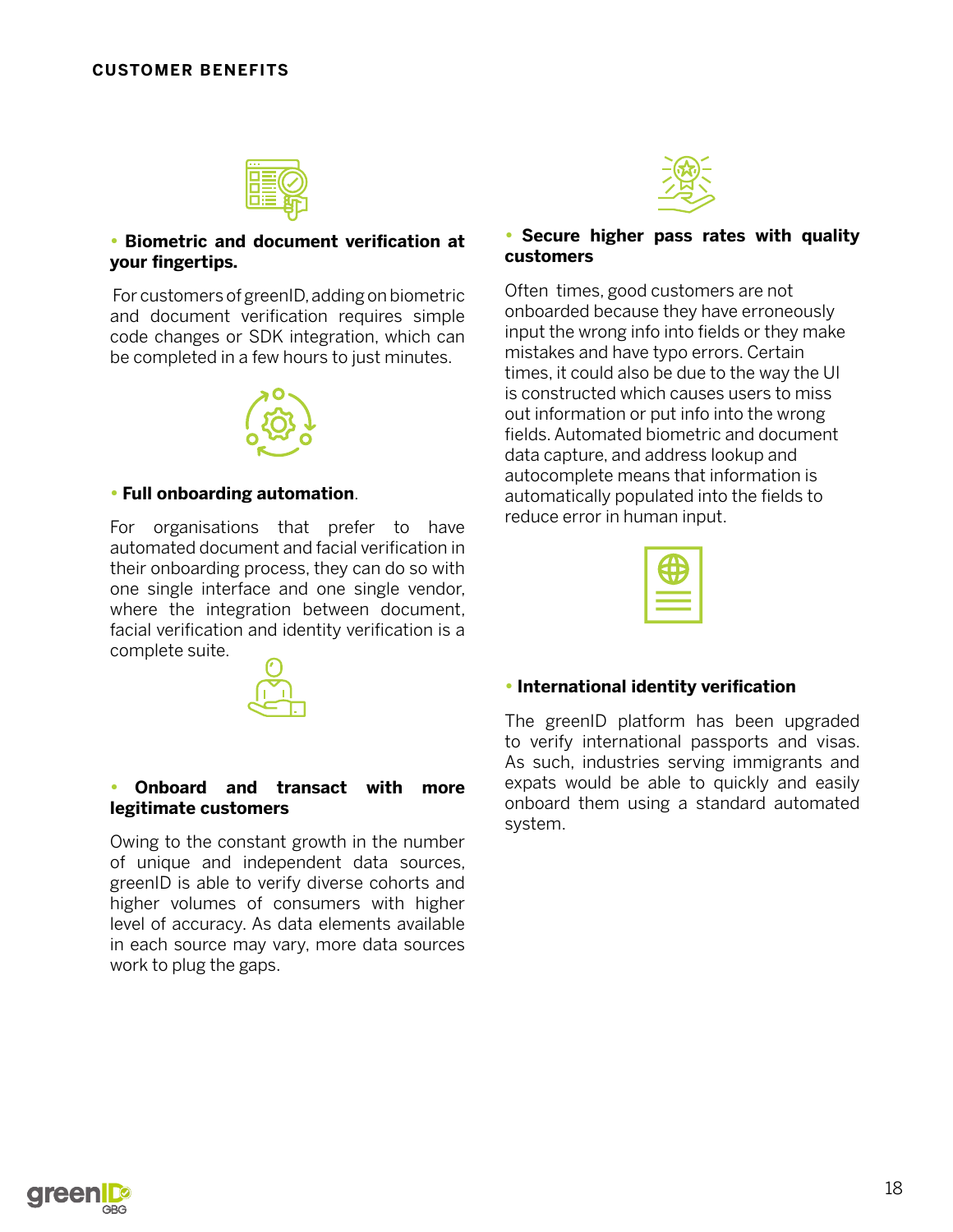#### **SOLUTIONS WITHIN THE greenID DIGITAL IDENTITY VERIFICATION PLATFORM**



Conduct real time KYC verification

• Verify exact name, address & date of birth data against government-issued document library and 25+ data sources within Australia and New Zealand, including Document Verification Service (DVS), Australia Death Check and Australian Electoral Roll.

• International identity verification using passport and visa.



#### **DOCUMENT VALIDATION**

Fraud checks on identity documents

• OCR (Optical Character Recognition) technology extracts and populates corresponding form fields.

• Authenticates wide range of documents including international passports against official document library.



#### **BIOMETRIC VERIFICATION**

Real-time facial verification and liveness detection

• Face match and liveness check conducted using the same selfie image mitigates spoof attacks by fraudsters and eliminates requirement for additional user action for faster onboarding.

• Supports omnichannel integration with ready codes, API and SDK for web, mobile or native apps.

• Achieved through combination of unique deep neural network machine learning and calibrated real-world data analytics.



#### **WATCHLIST SCREENING**

Manage risk with global AML/CTF/PEPs and sanction screening

• Comprehensive coverage of global watchlists for cross-border compliance.

• Screening choices to suit budget and compliance requirements.



#### **BUSINESS VERIFICATION**

Efficiently onboard business customers

• Verify business registration number, name, and key parties of interest.

• Verify complex business entities including trusts, partnerships, companies and sole traders.



#### **DATA INTELLIGENCE**

Assess and validate accuracy of contact information

- Reduce human error in address input.
- Validate if email and phone number provided are active and accurate.

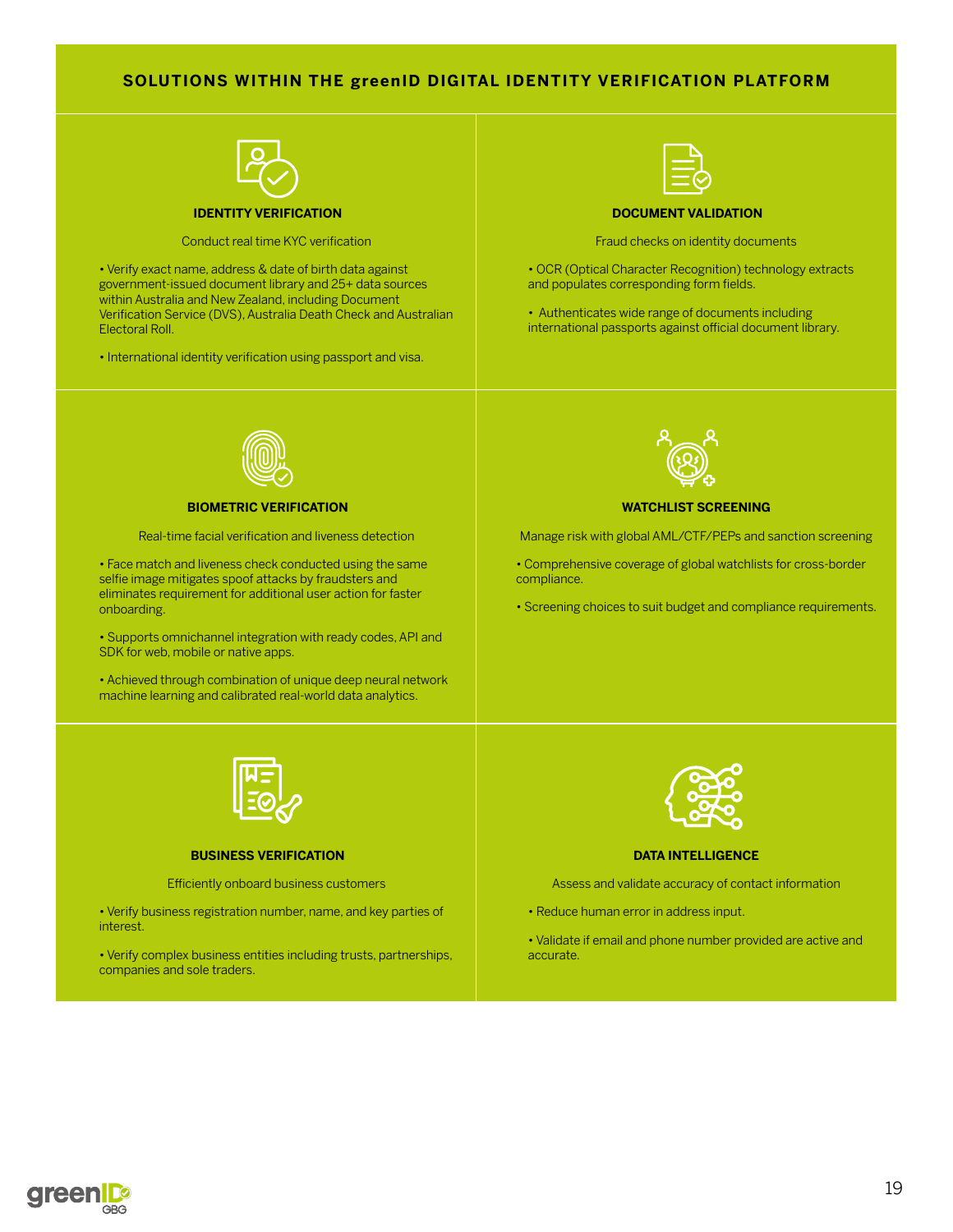#### **CUTTING EDGE TECHNOLOGIES FOR DIGITAL IDENTITY VERIFICATION AND KYC COMPLIANCE**

greenID's end-to-end digital identity verification platform is embedded with advanced and innovative technologies to help businesses implement a truly frictionless digital customer onboarding experience.



### **DOCUMENT VALIDATION**

**BIOMETRIC VERIFICATION**

### **SMART CAPTURE**

• Automatically assesses and captures the best quality image for the user.

• Removes reliance on the user capturing a good image.



#### **OPTICAL CHARACTER RECOGNITION (OCR)**•

• Extracts and validates data to auto-fill forms to minimise entry errors.

• Checks addresses from ID documents against our global address databases.

• Proprietary OCR technology is specifically designed to overcome problems related to old, damaged, mistreated and non-machine readable ID documents.



#### **INSTANT FACIAL VERIFICATION**

• Instant validation of selfie image captured by smart device with photo ID.

• Algorithm recognises natural changes between the ID image and the selfie, including changes in hair style, facial hair, make up, skin imperfections, varying facial expressions and small age gaps.

#### **OMNICHANNEL INTEGRATION**

• Configured for web, mobile web, and app.

• Straight forward code package for easy integration to websites and web-based applications.

• Mobile SDK (Software Development Kit) support for iOS or Android applications.

• Comprehensive API for integrations to website and applications.

• Fully customisable for a seamless brand and user experience.



#### **PASSIVE LIVENESS DETECTION**

• Artificial intelligence utilising up to 30 deep neural networks to analyse texture, face composition, pixilation, surrounding, background, lighting condition all in a split second.

• Performs face match and passive liveness check using the same selfie image - Utilising one single frame to determine if it matches the person and if it is a real person without needing the user to do anything additional

• First passive liveness detection technology to be iBeta level 1 and 2, and ISO 30107-3 compliant.

• High accuracy with very low classification error rate. Achieved perfect score in iBeta level 2 certification with zero errors and zero false positives detecting all spoofs and identifying all real users (bona fide) correctly in ISO/IEC 30107-3 Presentation Attack Detection (PAD) test.

• First in the market to be certified for single image passive liveness efficacy for both Android and iOS operating systems.

• Facebook Deepfake Detection Challenge gold medal winner.





#### **CONTACT VALIDATION**

• Verifies address, email and phone data.

- Address lookup and autocomplete to reduce human input error.
- Validation for global addresses within 8-10 keystrokes.
- Regular updates of address data from Sources of Truth (SOTs) including Australia Post's Postal Address File (PAF) and New Zealand Post's NZAD and GEOPAF.

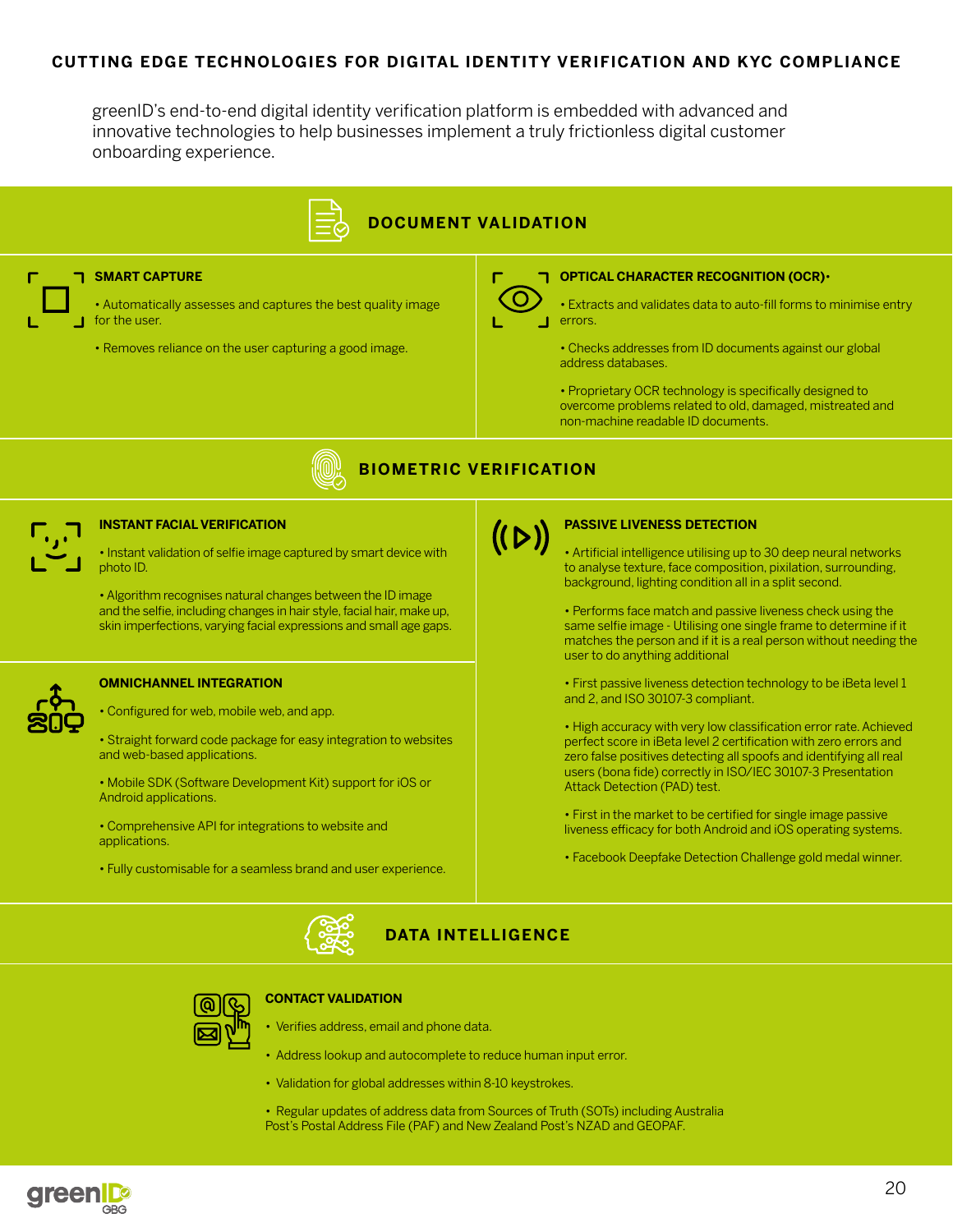# <span id="page-20-0"></span>**Conclusion: The present and future of KYC/AML are digital**

The ongoing digitalisation in financial services unquestionably provides a conducive backdrop for a digital first approach to identify verification. As this report has shown, as consumer behaviours become increasingly digitised, their expectations relating to digital experience and capability heighten. Consumers increasingly expect experiences that are seamless, frictionless and fast. Institutions can win where they deliver experiences that prioritise these

# **About GBG**

GBG (AIM: GBG) is a global technology specialist in fraud and compliance management, location and identity data intelligence with offices in 17 locations worldwide. For over 30 years, GBG has been accessing and verifying identities, to the standards set by financial regulator. GBG works with over 20,000 customers across 70 countries, and has a network of over 270 global partnerships connecting to more than 510 datasets to provide data with accuracy and integrity. The industries we serve include traditional banks, financial services, BNPL, fintechs, telco, government services, retail, and wagering organisations.

GBG is ranked as a global category leader across KYC, AML and enterprise fraud, and manages the entire customer journey from KYC/AML to digital onboarding to ongoing transaction monitoring. In the fraud category, GBG's award winning enterprise digital risk management and intelligence platform manages end-to-end fraud and compliance needs providing layered data intelligence and machine learning to enhance fraud detection and accuracy. GBG's solutions attributes. While verification processes that are people, pen and paper dependent can be slow, inefficient and error prone, digital processes can enable institutions to maximise operational efficiency while enhancing customer experience and prioritising compliance. In this sense, a digital first approach to identify verification and KYC/AML is a key route to achieving multiple corporate objectives.

primarily serves the finance and banking industry deployed by international, regional and local banks, auto finance companies, P2P lending, mutual companies and credit unions. Some of our customers include 90% of top tier banks in Malaysia, BUKU 4 banks in Indonesia, BNP Paribas Personal Finance in Spain, regional banks like HSBC, and major wagering players like Tabcorp.

In the identity verification category, GBG provides a complete and integrated suite of digital identity verification solutions from biometric, document, data verification to data intelligence. In Australia, GBG is the market leader in identity verification with our acquisition of VIX Verify and the greenID solution, and is an approved DVS provider. The greenID solution is ISO 27001, ISO 9001, ISO/ IEC 30107-3 compliant and iBeta Level 1 and Level 2 certified. Some of our customers include Suncorp, Ubank, Latitude, National Australia Bank, Western Union, Pointsbet, and Optus.